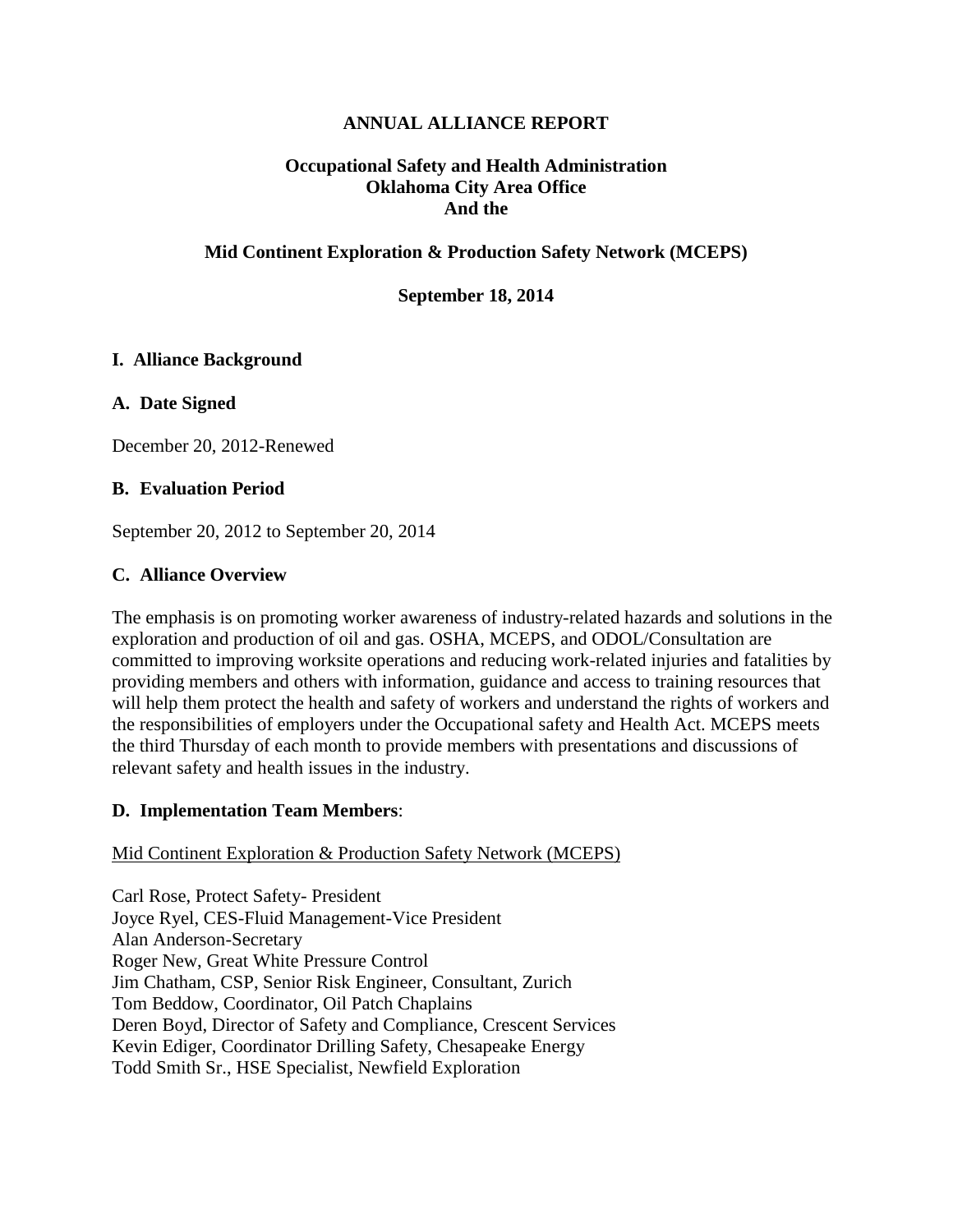# Oklahoma Department of Labor/OSHA Consultation

Paul Peppers, OSHA Consultation Representative

OSHA

David Bates, Area Director (AD), Oklahoma City Area Office Jorge Delucca, Compliance Assistance Specialist (CAS), Oklahoma City Area Office

# **II. Implementation Team Meetings**

- There are email communications monthly to plan the agenda for meetings
- March 20 Meeting at OIPA to discuss location of future MECPS meetings; Decided to return to Francis Tuttle Technology Center, Rockwell Campus (three meetings were held at the OIPA facility in Oklahoma City as a test)
- April 14- Meeting at Francis Tuttle Technology Center to discuss future MCEPS meetings

# **III. Activities, Events and Products**

# Monthly MCEPS meetings

Alliance Goals

- Training and Education
- Outreach and Communication
- Promoting the National Dialogue on Safety and Health

| <b>Meeting</b> | <b>Presentation</b>                                        | <b>Presenter</b>                    | <b>Number</b>    |
|----------------|------------------------------------------------------------|-------------------------------------|------------------|
| Date           |                                                            |                                     | <b>Attendees</b> |
| 10/17/2013     | <b>Eliminating Silica Dust</b>                             | <b>KSW</b> Environmental            |                  |
|                | <b>Flow Line Safety Restraint System</b>                   | Weir Oil & Gas, Pressure<br>Pumping | 55               |
|                | <b>Lobdock Impairment Detection</b>                        |                                     |                  |
|                |                                                            | Susan Lobsinger, President          |                  |
| 11/14/2013     | National STEPS Stand-down                                  | Rick Ingram & David Bates           |                  |
|                | Kickoff                                                    |                                     | 107              |
|                |                                                            | Bob Sharp, B&H Construction         |                  |
|                | Character & Integrity in Safety                            |                                     |                  |
| 12/19/2013     | <b>DOT</b> Presentation                                    | <b>Trooper Steven Payne</b>         |                  |
|                | Lifting Devices and Design                                 | Ramsey Engineering                  | 54               |
|                | National Association of Heavy<br><b>Equipment Training</b> | <b>Scotty Gecks</b>                 |                  |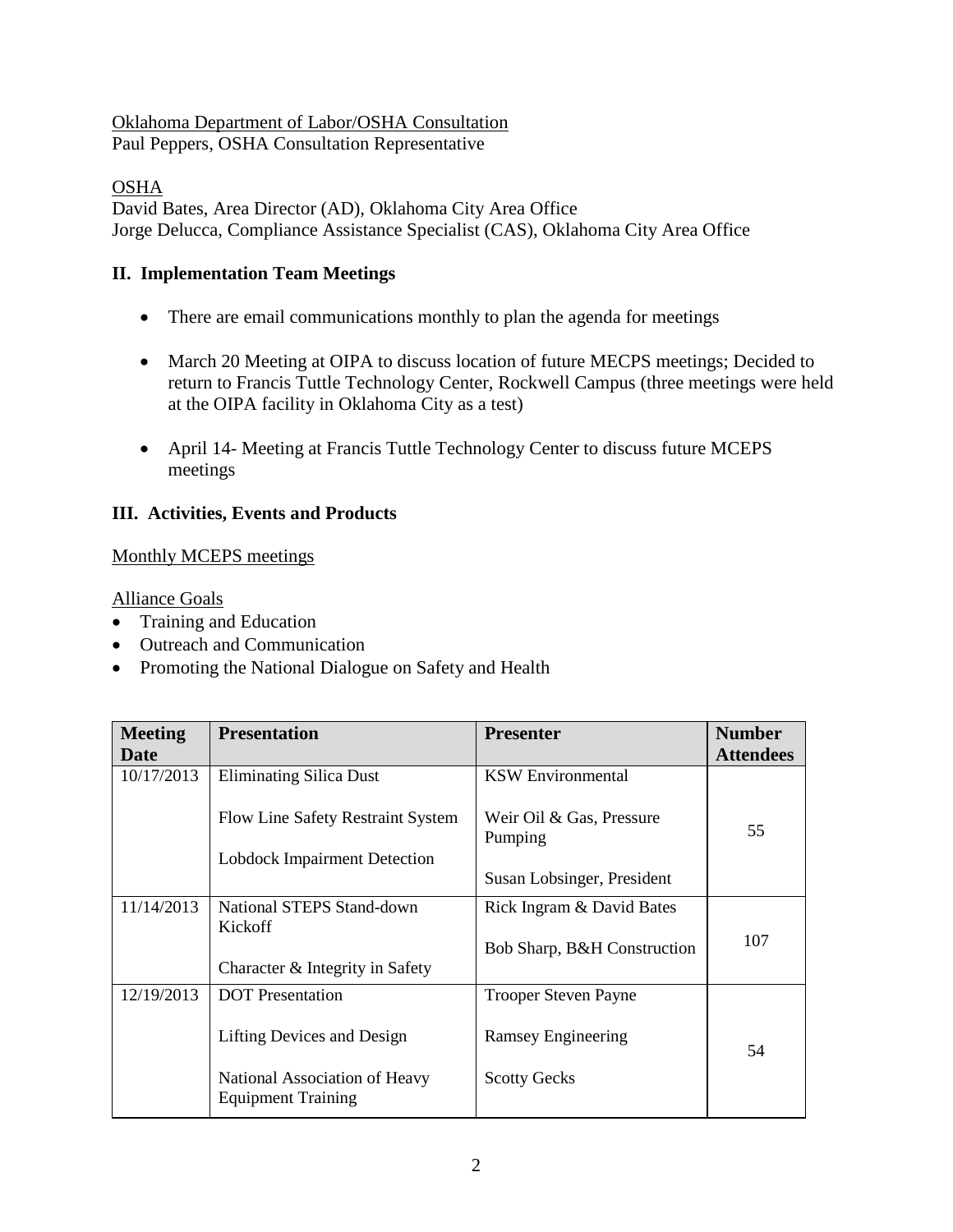| 1/16/2014 | <b>EPCRA Tier 2 Hazardous Material</b>   | Tom Bergman, ODEQ                                       |    |
|-----------|------------------------------------------|---------------------------------------------------------|----|
|           | <b>Inventory Program</b>                 |                                                         |    |
|           |                                          | Carl Rose, President, MCEPS                             | 85 |
|           | <b>MCEPS</b> Visioneering                |                                                         |    |
|           |                                          | Jorge Delucca CAS OCAO                                  |    |
|           | <b>OSHA</b> Report                       |                                                         |    |
| 2/20/2014 | Real Time Exposure Assessment            | Dr. Terri Pearce, OSHA                                  |    |
|           | <b>OSHA</b> Report                       | David Bates A.D. OCAO                                   | 82 |
| 3/20/2014 | Seismically Inspired Opportunity<br>Cost | Dr. Kyle Murray, Oklahoma<br>Geological Survey          | 50 |
|           | OSHA Report-oil $\&$ gas fatalities      | David Bates, A.D. OCAO                                  |    |
| 4/17/2014 | <b>Severe Weather Preparedness</b>       | Matt Lane, Chief                                        |    |
|           |                                          | Meteorologist, KOCO-TV 5                                |    |
|           |                                          |                                                         | 70 |
|           |                                          | David Bates A.D. OCAO                                   |    |
|           | <b>OSHA</b> Report                       | Jorge Delucca CAS, OCAO                                 |    |
| 5/15/2014 | Workplace Injuries                       | The Rossiter Workout Method                             |    |
|           |                                          |                                                         |    |
|           | OSHA report-Recordkeeping                | David Bates A.D. OCAO                                   | 48 |
|           |                                          |                                                         |    |
| 6/19/2014 | Snake, Spider and Insect bites: Fact     | Scott Schaeffer, RPh,                                   |    |
|           | and Fiction                              | Oklahoma Poison Control                                 |    |
|           |                                          | Center                                                  |    |
|           | Silica Overexposures during              | David Bates A.D. OCAO                                   | 75 |
|           | Fracking                                 |                                                         |    |
|           | Jorge Delucca provided The Effects       |                                                         |    |
|           | of Heat posters.                         |                                                         |    |
|           |                                          |                                                         |    |
| 7/17/2014 | Will production sites become PSM         | Mike Leonard, VP Contek                                 |    |
|           | regulated sites?                         | Solutions LLC                                           |    |
|           | Oil & gas fatality, development of       | David Bates A.D. OCAO                                   | 77 |
|           | NAICS for oil and gas, and               |                                                         |    |
|           | Temporary employee safety                |                                                         |    |
|           |                                          |                                                         |    |
| 8/21/2014 | ANSI Z390 (H2S) Standard                 | Eric Rosemann, CSP of Eric<br>Rosemann & Associates LLC |    |
|           | OSHA update: status of on-line           |                                                         |    |
|           | submission of injury/illness;            | David Bates A.D. OCAO                                   |    |
|           | National Office activity on              |                                                         | 73 |
|           | Temporary workers; 80 O&G                |                                                         |    |
|           | inspections done in OK; 4 fats in        |                                                         |    |
|           | O&G in OK in FY 2014                     |                                                         |    |